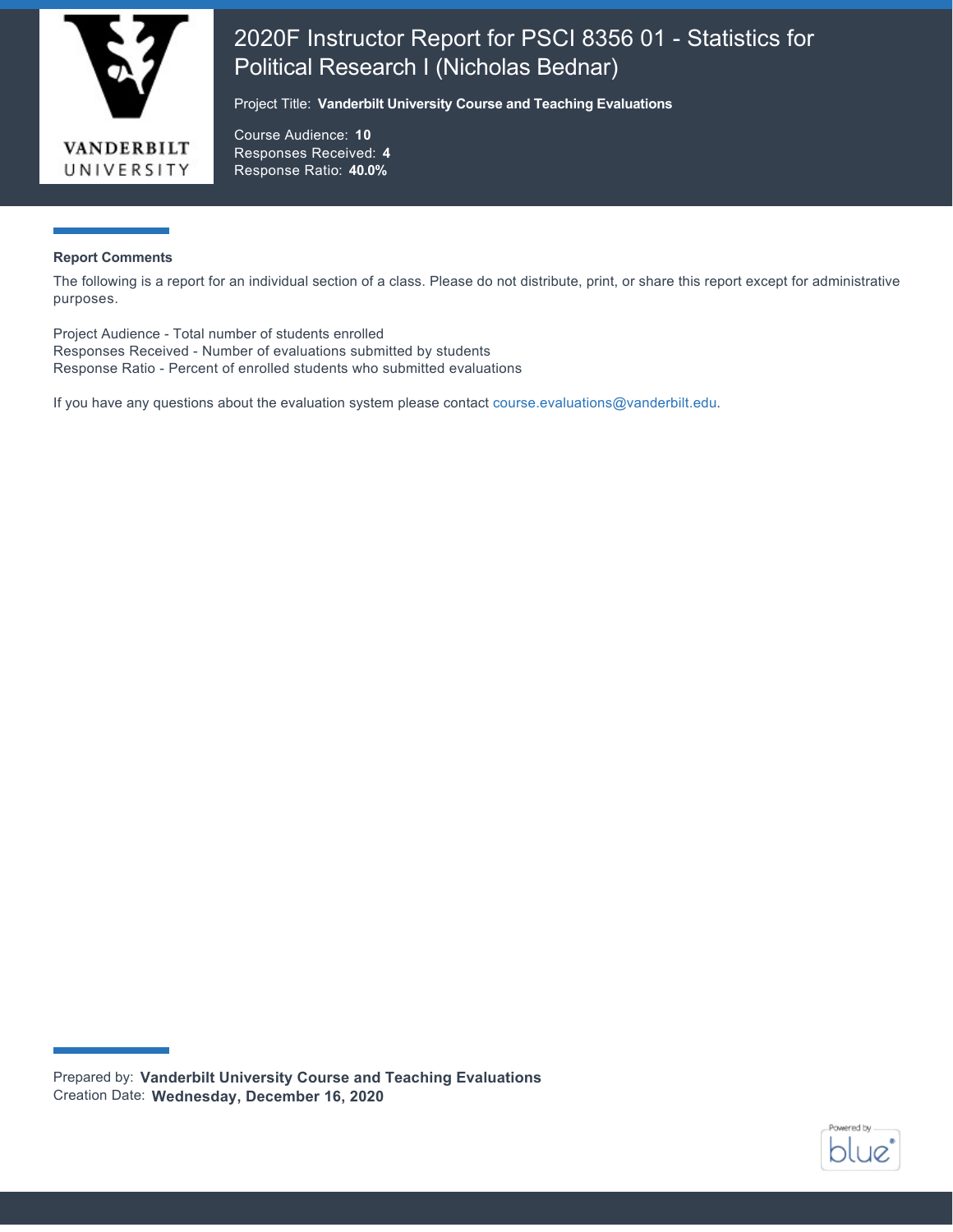# **Questions about this Course (PSCI 8356 01):**

| Question                                                                                                                              |      | <b>This Class</b><br>Section | Department<br>(PSCI) |                       | School (A&S) |                              |
|---------------------------------------------------------------------------------------------------------------------------------------|------|------------------------------|----------------------|-----------------------|--------------|------------------------------|
|                                                                                                                                       |      | Standard<br>Deviation        | Mean                 | Standard<br>Deviation | Mean         | Standard<br><b>Deviation</b> |
| This course helped me appreciate the significance of the subject matter.                                                              | 5.00 | 0.00                         | 4.59                 | 0.72                  | 4.31         | 0.96                         |
| The components of the course, such as class activities, assessments,<br>and assignments, were consistent with the course goals.       | 5.00 | 0.00                         | 4.43                 | 0.85                  | 4.41         | 0.86                         |
| The feedback I received during the course was helpful.                                                                                | 5.00 | 0.00                         | 4.07                 | 1.08                  | 4.15         | 1.06                         |
| I felt comfortable asking questions in this course.                                                                                   | 5.00 | 0.00                         | 4.30                 | 0.96                  | 4.31         | 0.97                         |
| This course helped me consider connections between course material<br>and other areas of my personal, academic, or professional life. | 5.00 | 0.00                         | 4.55                 | 0.75                  | 4.25         | 1.00                         |
| Overall, the course (PSCI 8356 01) was:                                                                                               | 4.75 | 0.50                         | 4.29                 | 0.87                  | 3.96         | 1.04                         |
| Compared to other classes, the amount I learned in this course was:                                                                   | 3.25 | 0.96                         | 3.72                 | 0.98                  | 3.62         | 1.02                         |
| Compared to requirements in other classes, the workload assigned in<br>this class was:                                                | 2.75 | 0.50                         | 2.90                 | 1.06                  | 3.31         | 1.02                         |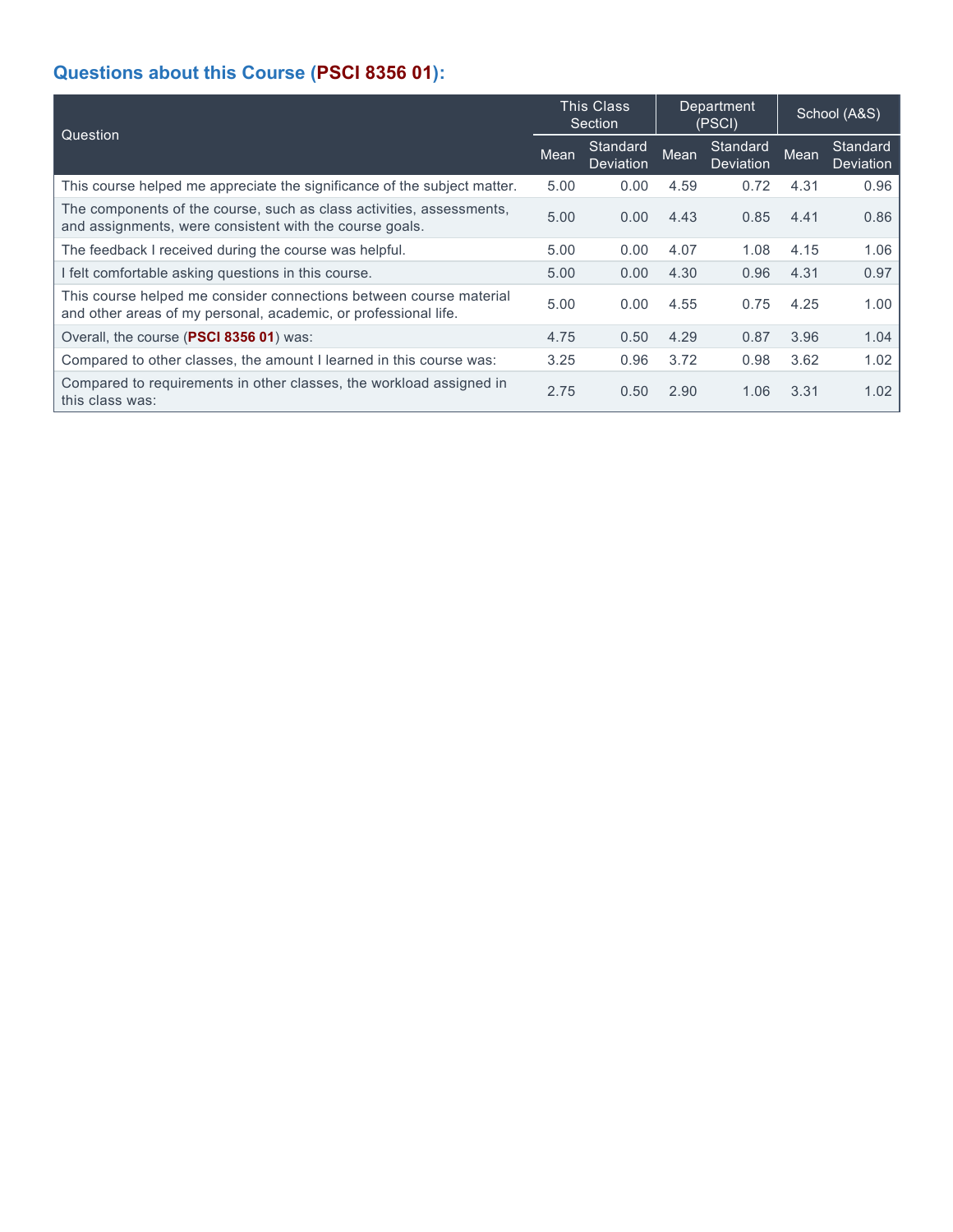## **Overall, how effective was the instruction you received from this teaching assistant (Nicholas Bednar)?**

| l Question                                                                                                          |      | <b>This Class</b><br>Section |      | Department<br>(PSCI)  |      | School (A&S)                 |  |
|---------------------------------------------------------------------------------------------------------------------|------|------------------------------|------|-----------------------|------|------------------------------|--|
|                                                                                                                     |      | Standard<br>Deviation        | Mean | Standard<br>Deviation | Mean | Standard<br><b>Deviation</b> |  |
| Overall, how effective was the instruction you received from this teaching<br>assistant ( <b>Nicholas Bednar</b> )? | 4.75 | 0.50                         | 4.46 | 0.82                  | 4.26 | 0.94                         |  |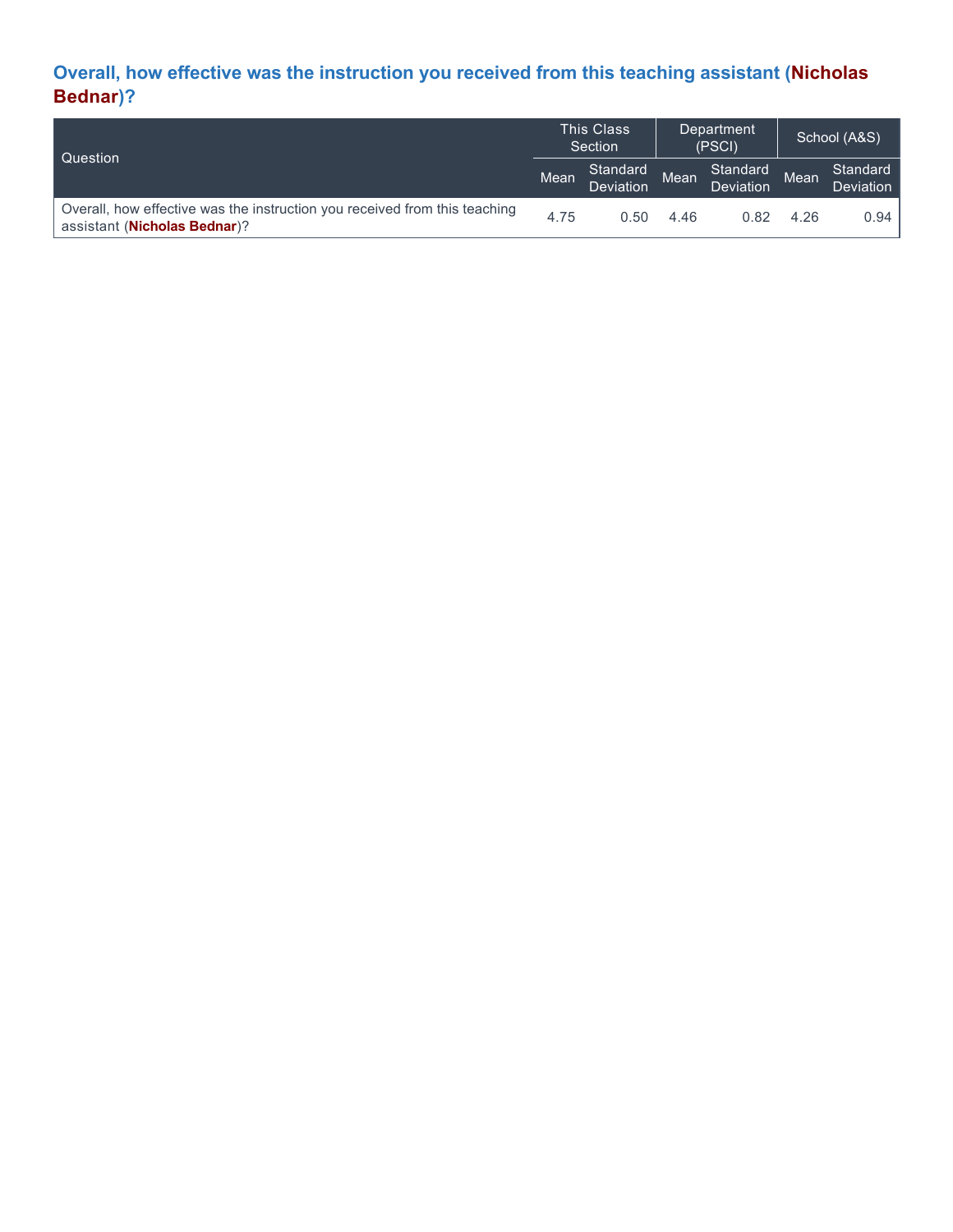### **Questions About This Course (PSCI 8356 01):**

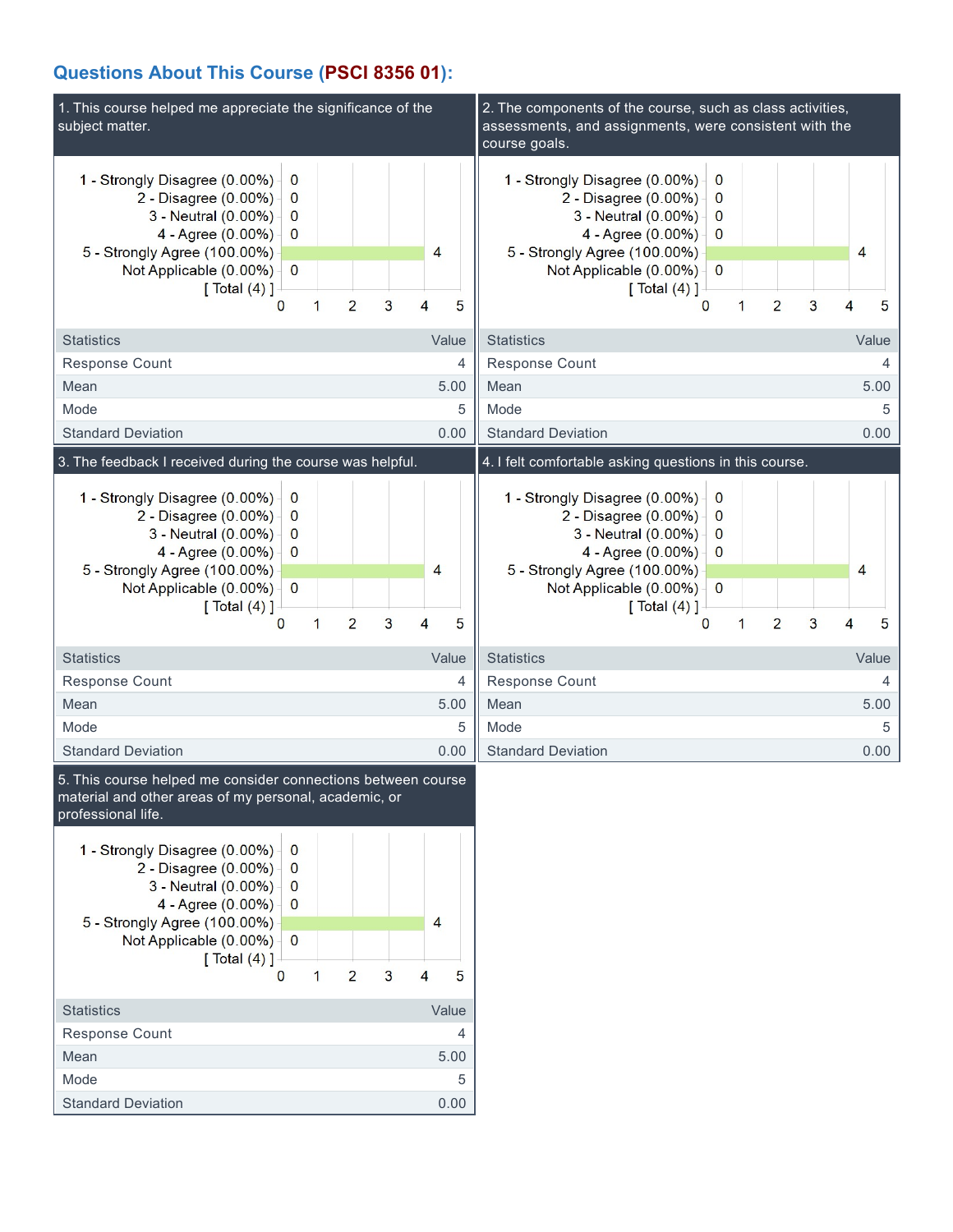### **Overall the course was:**

| Overall, the course (PSCI 8356 01) was:                                                                                                                                                                                                   |         |
|-------------------------------------------------------------------------------------------------------------------------------------------------------------------------------------------------------------------------------------------|---------|
| 1 - Poor $(0.00\%)$<br>$\Omega$<br>2 - Marginal (0.00%) -<br>$\Omega$<br>3 - Average (0.00%) -<br>$\overline{0}$<br>4 - Very Good (25.00%)<br>1<br>5 - Excellent (75.00%)<br>$\lceil$ Total $(4)$ ]<br>1 15 2 25 3<br>0 <sub>5</sub><br>O | 3<br>35 |
| <b>Statistics</b>                                                                                                                                                                                                                         | Value   |
| <b>Response Count</b>                                                                                                                                                                                                                     | 4       |
| Mean                                                                                                                                                                                                                                      | 4.75    |
| Mode                                                                                                                                                                                                                                      | 5       |
| <b>Standard Deviation</b>                                                                                                                                                                                                                 | 0.50    |

# **Questions About This Course (PSCI 8356 01):**

| 1. Compared to other classes, the amount I learned in this<br>course was:                                                                                      |                                 |     |     |                |                      |   | 2. Compared to requirements in other classes, the workload<br>assigned in this class was:                                                                                                                                        |       |   |
|----------------------------------------------------------------------------------------------------------------------------------------------------------------|---------------------------------|-----|-----|----------------|----------------------|---|----------------------------------------------------------------------------------------------------------------------------------------------------------------------------------------------------------------------------------|-------|---|
| 1 - Much Less (0.00%)<br>2 - Somewhat Less (25.00%)<br>3 - About the Same (25.00%)<br>4 - Somewhat More (50.00%)<br>5 - Much More (0.00%) -<br>[ $Total (4)$ ] | $\overline{0}$<br>$\Omega$<br>0 | 0.5 | 1.5 | $\overline{2}$ | $\overline{2}$<br>25 |   | 1 - Much Less $(0.00\%)$ 0<br>2 - Somewhat Less (25.00%)<br>3 - About the Same (75.00%)<br>4 - Somewhat More (0.00%)<br>$\Omega$<br>5 - Much More (0.00%) -<br>$\Omega$<br>[ Total (4) ]<br>$2\ 2\ 3\ 3$<br>$\Omega$<br>$\Omega$ | 3     |   |
| <b>Statistics</b>                                                                                                                                              |                                 |     |     |                | Value                |   | <b>Statistics</b>                                                                                                                                                                                                                | Value |   |
| Response Count                                                                                                                                                 |                                 |     |     |                |                      | 4 | <b>Response Count</b>                                                                                                                                                                                                            |       |   |
| Mean                                                                                                                                                           |                                 |     |     |                | 3.25                 |   | Mean                                                                                                                                                                                                                             | 2.75  |   |
| Mode                                                                                                                                                           |                                 |     |     |                |                      | 4 | Mode                                                                                                                                                                                                                             |       | 3 |
| <b>Standard Deviation</b>                                                                                                                                      |                                 |     |     |                | 0.96                 |   | <b>Standard Deviation</b>                                                                                                                                                                                                        | 0.50  |   |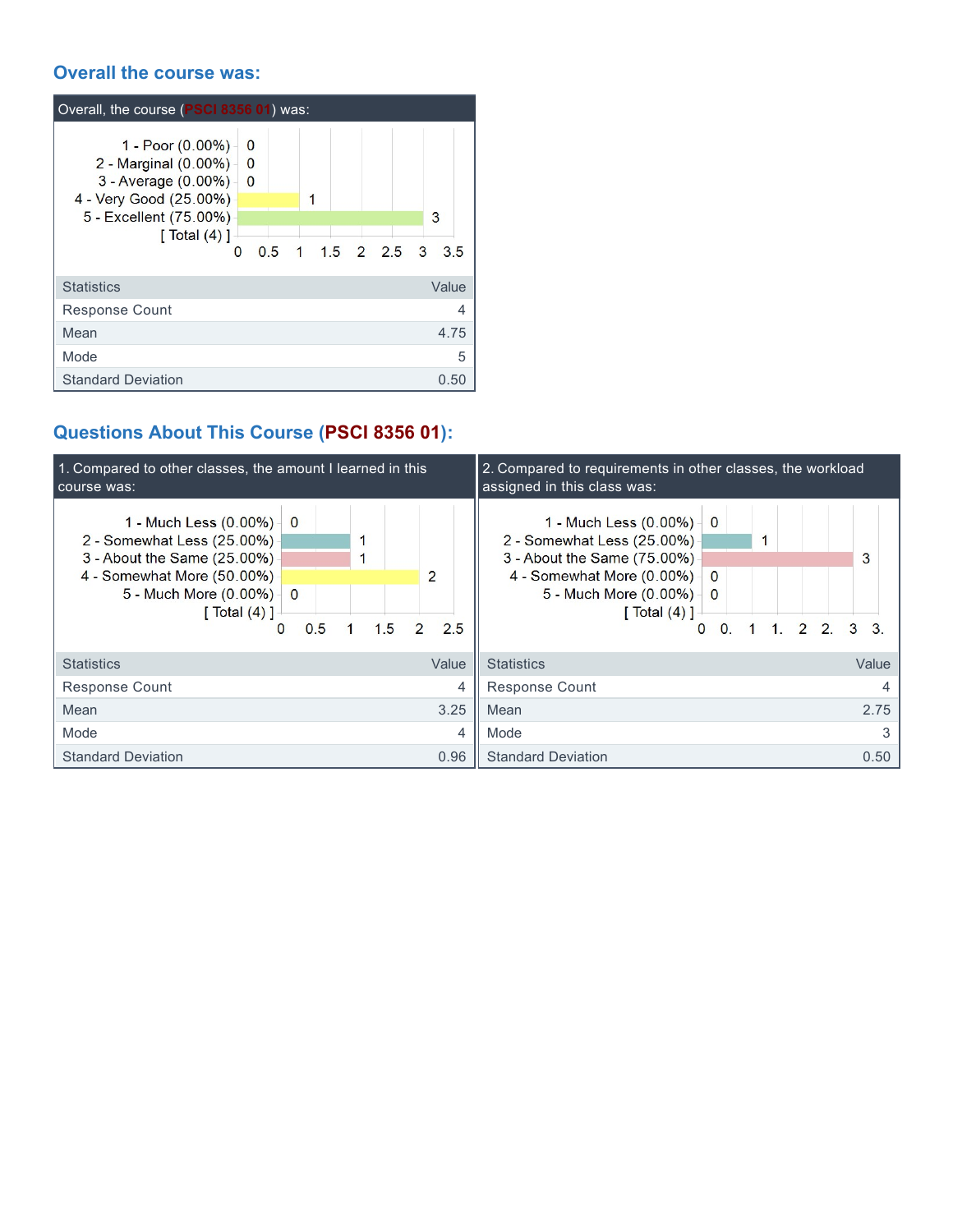## **Overall, how effective was the instruction you received from this teaching assistant (Nicholas Bednar)?**

| Overall, how effective was the instruction you received from this<br>teaching assistant (Nicholas Bednar)?                                                     |                                                                      |         |  |  |  |  |  |
|----------------------------------------------------------------------------------------------------------------------------------------------------------------|----------------------------------------------------------------------|---------|--|--|--|--|--|
| 1 - Poor $(0.00\%)$<br>2 - Marginal (0.00%) -<br>$3 -$ Average $(0.00\%)$<br>4 - Very Good (25.00%)<br>5 - Excellent (75.00%)<br>$\lceil$ Total $(4)$ $\rceil$ | O<br>$\bf{0}$<br>$\bf{0}$<br>15 2 25 3<br>0.5<br>$\overline{1}$<br>O | 3<br>35 |  |  |  |  |  |
| <b>Statistics</b>                                                                                                                                              |                                                                      | Value   |  |  |  |  |  |
| <b>Response Count</b>                                                                                                                                          |                                                                      | 4       |  |  |  |  |  |
| Mean                                                                                                                                                           |                                                                      | 4.75    |  |  |  |  |  |
| Mode                                                                                                                                                           |                                                                      | 5       |  |  |  |  |  |
| <b>Standard Deviation</b>                                                                                                                                      |                                                                      | 0.50    |  |  |  |  |  |

## **In what way(s) did you interact with this teaching assistant (Nicholas Bednar)?**

| Section meetings (30.77%) -             |                |  | 4 |  |
|-----------------------------------------|----------------|--|---|--|
| Lab $(0.00\%)$                          | $\overline{0}$ |  |   |  |
| Office hours (30.77%)                   |                |  |   |  |
| Via a class website/Brightspace (7.69%) |                |  |   |  |
| Via email (30.77%)                      |                |  |   |  |
| Other $(0.00\%)$ - 0                    |                |  |   |  |
| Not Applicable $(0.00\%)$ – 0           |                |  |   |  |
| [Respondent(s) $(4)$ ] –                |                |  |   |  |
|                                         |                |  |   |  |
|                                         |                |  |   |  |